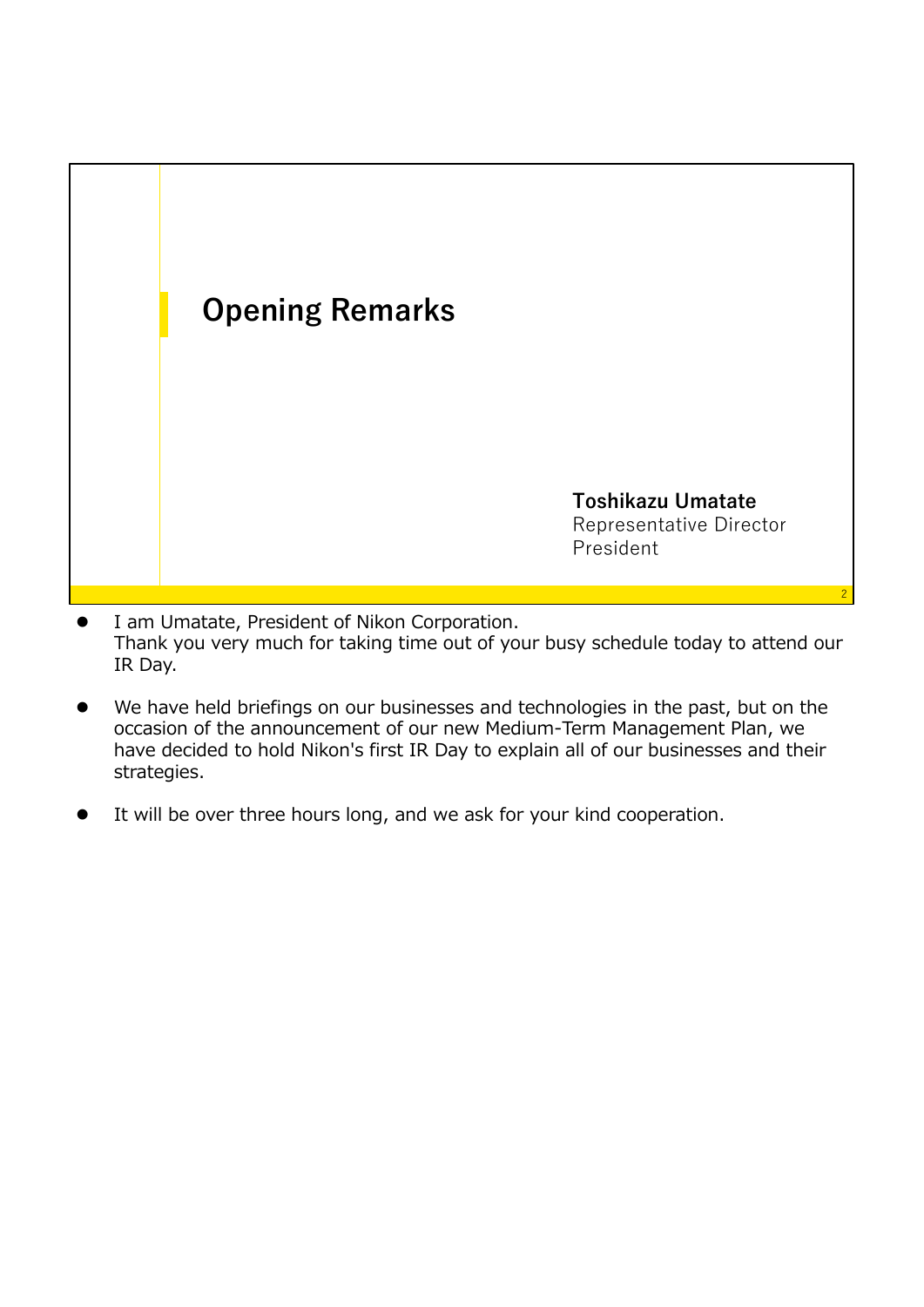

**global customer needs and contribute to a better sustainable world where humans and machines co-create seamlessly to solve societal challenges**

 This Medium-Term Management Plan covers the four years through the fiscal year ending March 31, 2026, and we believe that this is the first phase in which Nikon will realize its strong aspiration to be known as "a key technology solutions company in a global society where humans and machines co-create seamlessly" by 2030.

3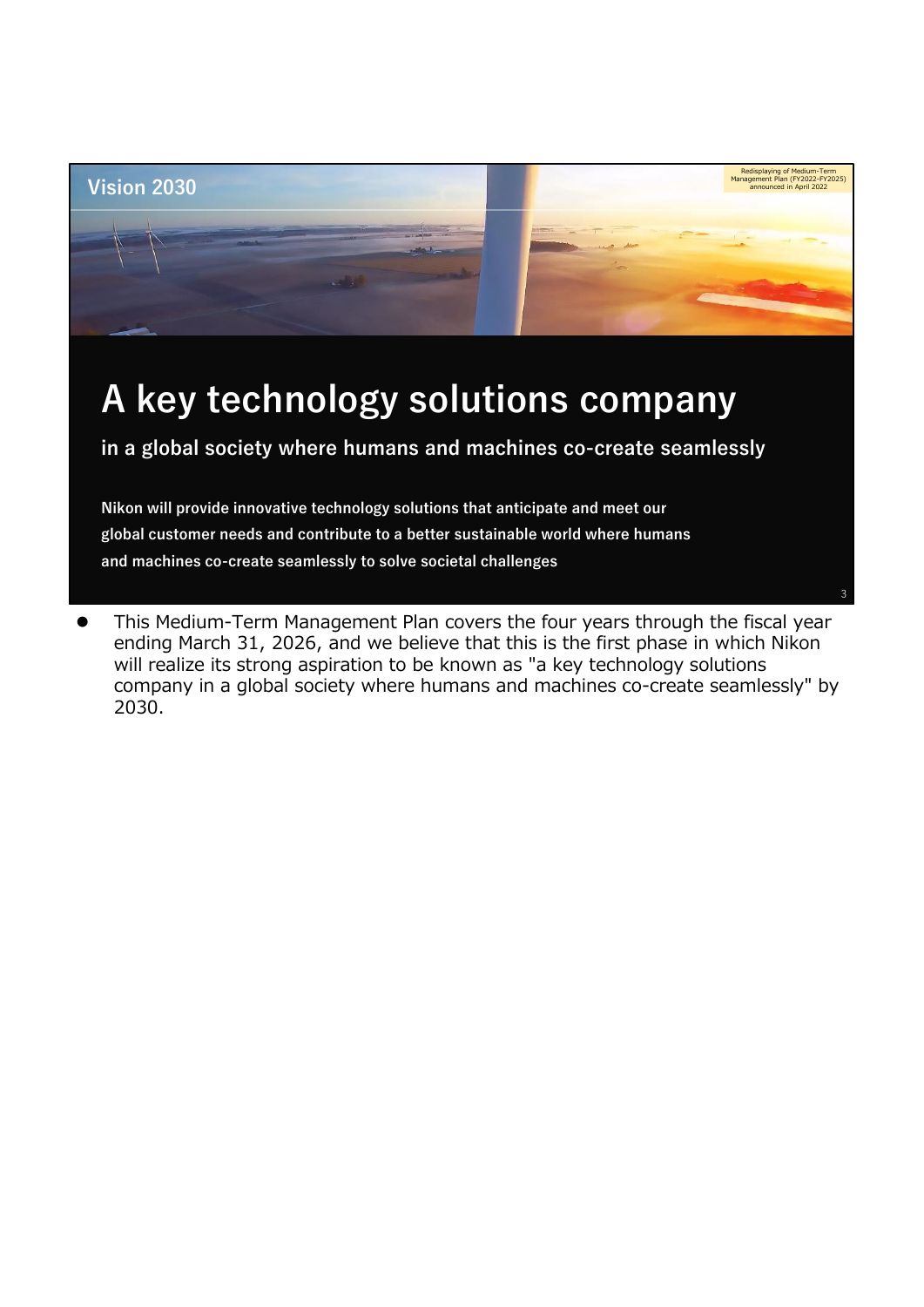

- I envision Nikon playing an active role in various aspects of society in 2030, after we have completed the Medium-Term Management Plan through 2025, which I will explain today.
- Specifically, in 2030, Nikon's Robot Vision systems will be playing a leading role in multi-product production in factories, and digital lithography systems will be supporting the diversification and sophistication of devices.
- In the energy sector, optical processing machines will be increasing energy efficiency, such as in wind power generation; and in the healthcare field, Nikon will be supporting drug discovery and playing a leading role in regenerative medicine. In the life and entertainment field, Nikon will be supporting a society in which people are connected beyond the virtual and the real with its imaging infrastructure.
- In this way, Nikon aims to make a solid contribution to the realization of a peaceful and happy society in 2030.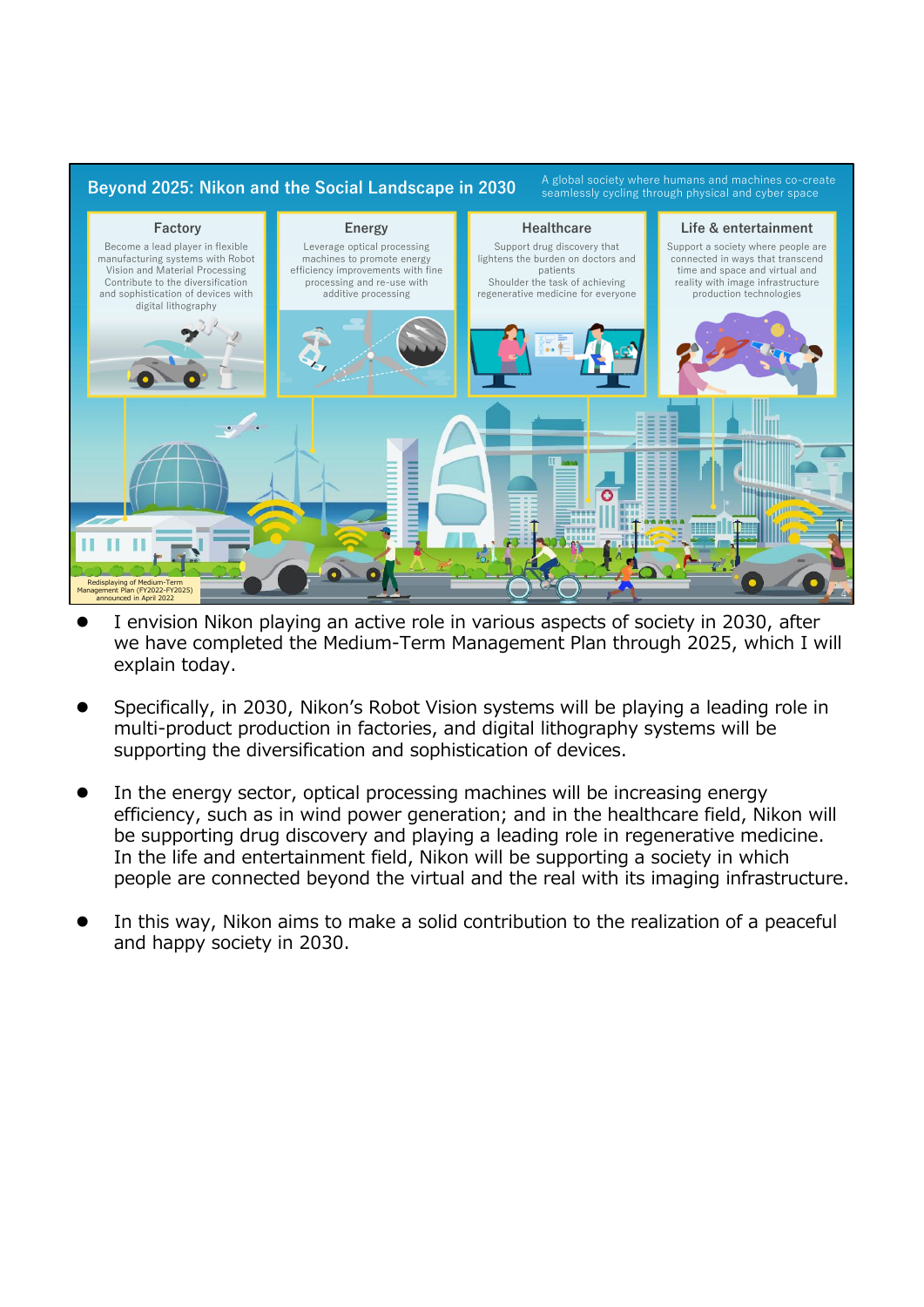

- In order to achieve this ideal vision for the year 2030, we first want to be a company that deeply aligns with customer needs and supports their innovations. This is our immediate goal.
- In other words, during the mid-term management plan to 2025, Nikon aims to become a company that "Providing Products and Services optimized to meet our customer needs".
- In order to achieve this "where we will be in 2025," Nikon aims to grow the business in a stable manner and expand both revenue and profits by strengthening the delivery of integrated solutions.
- Specifically, in our two main businesses of "Imaging" and "Precision Equipment", we will expand customer interactions and the value delivered to ensure stable revenues.
- At the same time, in the three strategic businesses of "Healthcare", "Components", and "Digital Manufacturing", we aim to create new value with customers in promising markets and areas of differentiation.
- As financial targets, we aim to achieve Revenue of ¥700B, Operating margin of 10% or higher, and ROE of 8% or higher in FY2025.
- In addition, we will strengthen the management base that supports such corporate value enhancement.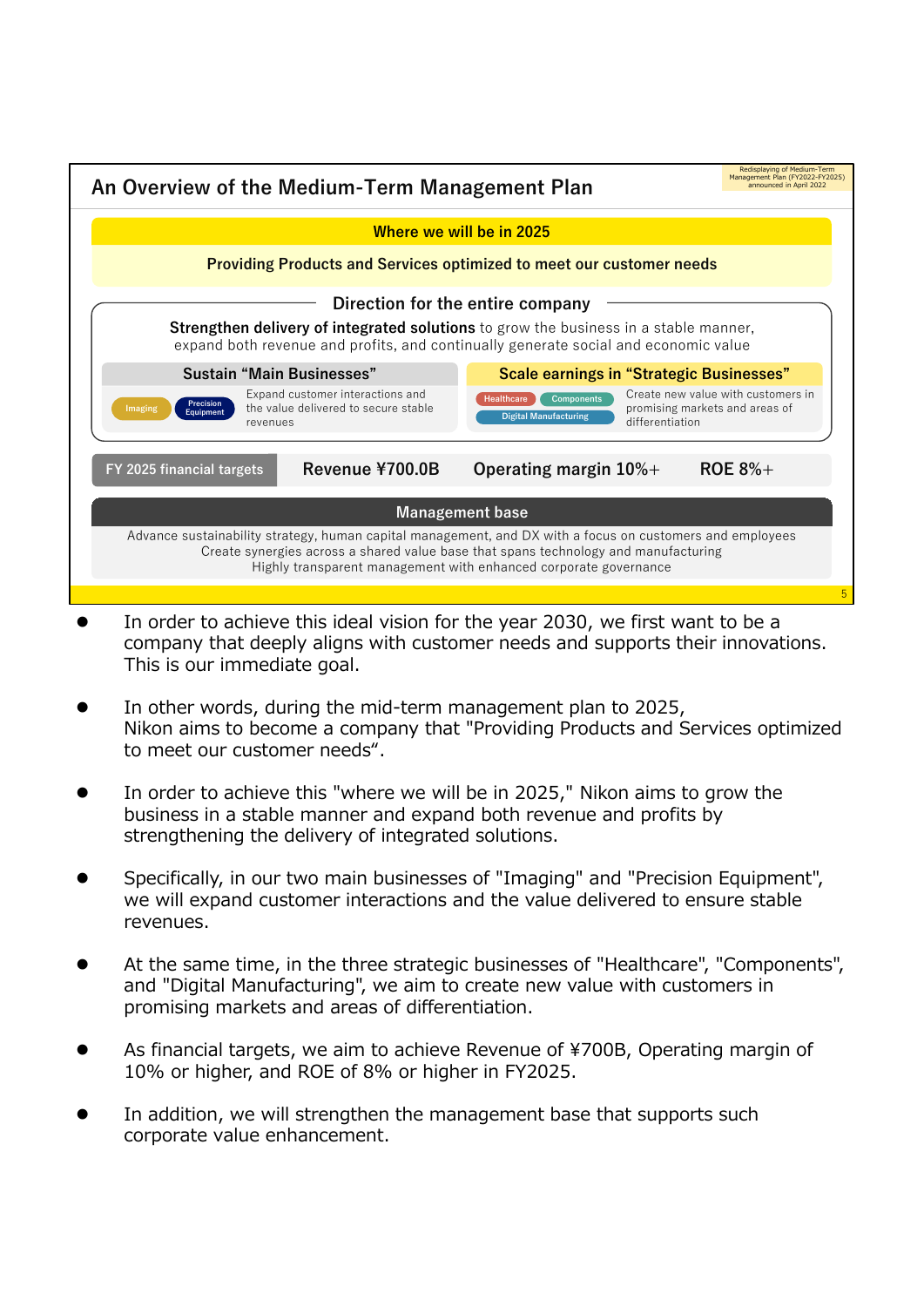

- This slide shows the roadmap to "Revenue of ¥700B" and "Operating margin of 10% or higher."
- First, the graph in the upper row shows our plan to expand revenue.
- We are aiming for revenue of ¥700B in FY2025 by increasing revenues of both main businesses and strategic businesses.
- In particular, we plan to increase the ratio of our three strategic businesses of "Healthcare", "Components", and "Digital Manufacturing" to 35%.
- In addition, as shown in the staircase chart at the bottom of the slide, we aim to secure the same level of operating profit as in FY2021 in the two main businesses of "Imaging" and "Precision Equipment", while scaling earnings in the three strategic businesses, aiming for company-wide operating profit of more than ¥70B and an operating margin of 10% or higher in FY2025.